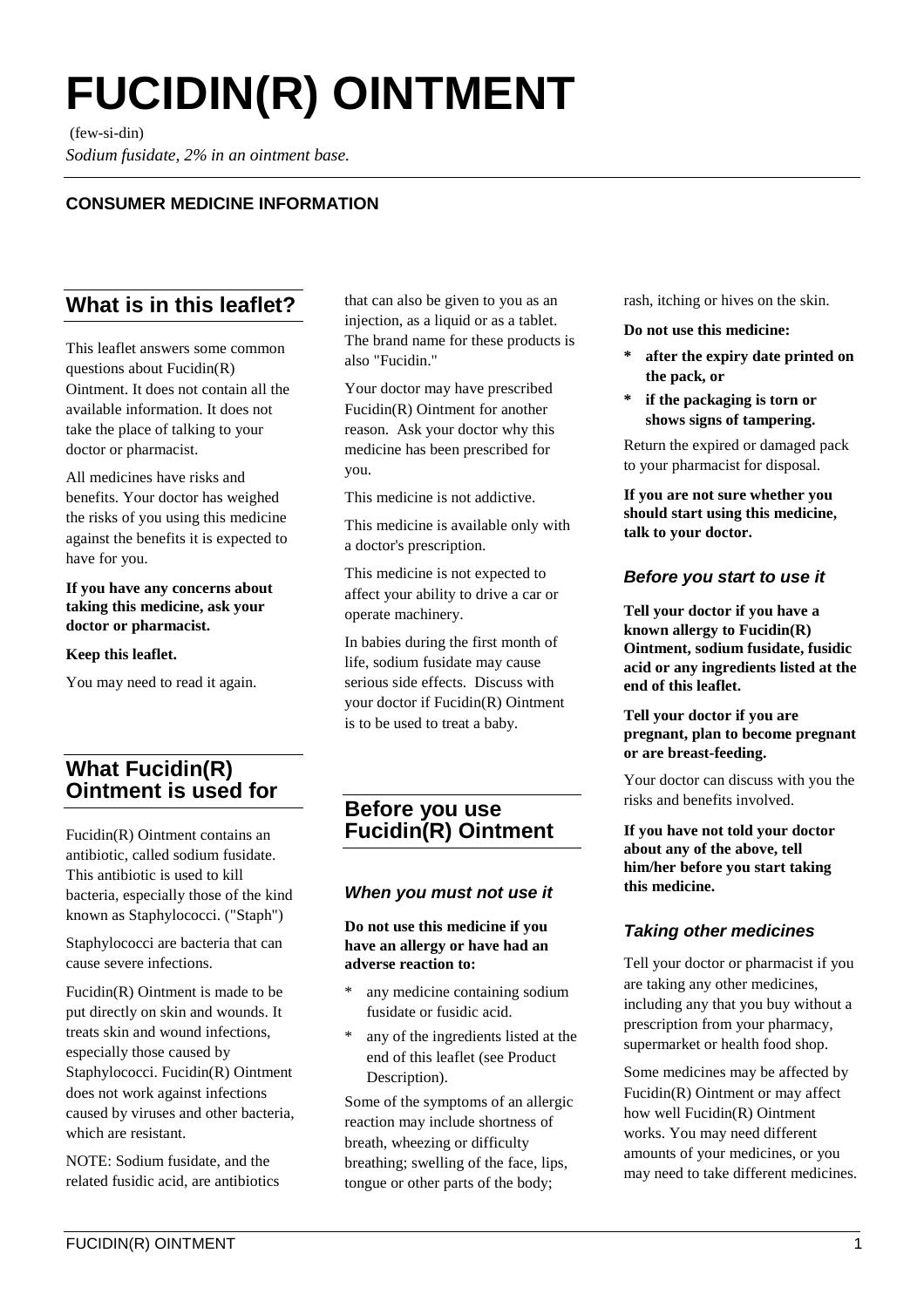Fucidin(R) Ointment applied on the skin will not generally interfere with other antibacterial treatment, for example antibiotic tablets or injections.

Your doctor and pharmacist have more information on medicines to be careful with or avoid while using this medicine.

## **How to use Fucidin(R) Ointment**

#### **Follow all directions given to you by your doctor or pharmacist carefully.**

They may differ from the information contained in this leaflet.

**If you do not understand the instructions on the pack and/or tube, ask your doctor or pharmacist for help.**

#### *How much to use*

- **\* without a covering dressing:** usually apply two or three times daily.
- **\* with a protective dressing:** usually one application daily is enough.

The average treatment period is seven days. Some infections may require longer treatment.

## *How to use it*

Regarding the affected area of skin, ask your doctor or pharmacist:

- how much Fucidin(R) Ointment to apply, and
- \* how thickly to spread the Fucidin(R) Ointment.

Always wash your hands after applying Fucidin(R) Ointment , unless the area being treated is on the hand.

## *When to use it*

**Use Fucidin(R) Ointment at about the same time each day:**

This ensures a steady antibiotic effect and helps you remember to use it.

## *How long to use it*

**Follow carefully all directions given to you by your doctor and the pharmacist.**

These directions may differ from the information contained in this leaflet.

#### **Continue using your medicine until your doctor tells you otherwise.**

Do not stop using this medicine because you are beginning to feel better. If you do not complete the course of antibiotic treatment the infection may return.

**If you do not understand the instructions on the pack, ask your doctor or pharmacist for help.**

## *If you forget to use it*

**If it is almost time for your next dose of Fucidin(R) Ointment, skip the dose you missed and apply your next dose when you are meant to.**

Otherwise, apply it as soon as you remember, and then go back to applying your medicine as you would normally.

**If you are not sure what to do, ask your doctor or pharmacist.**

**If you have trouble remembering to use your medicine, ask your doctor or pharmacist for some hints.**

#### *If you take too much (overdose)*

Fucidin(R) Ointment is for use on the skin. It is not to be swallowed.

It is most unlikely that you would develop an overdose from the recommended use of Fucidin(R) Ointment on the skin.

**However, if anyone swallows a quantity of Fucidin(R) Ointment , immediately telephone your doctor or the Poisons Information Centre (telephone 13 11 26 in Australia) for advice, or go to Accident and**

#### **Emergency at the nearest hospital. Do this even if there are no signs of discomfort or poisoning.**

The person who has swallowed the Fucidin(R) Ointment may need urgent medical attention.

## **While you are using Fucidin(R) Ointment**

#### *Things you must do*

Tell your doctor immediately

\* If you get diarrhoea while using Fucidin(R) Ointment, or even if the diarrhoea occurs several weeks after Fucidin(R) Ointment has been stopped.

**If you are about to be started on any new medicine, tell your doctor and pharmacist that you are using Fucidin(R) Ointment..**

**If you are going to have surgery, tell the surgeon or anaesthetist that you are using Fucidin(R) Ointment.**

It may affect other medicines used during surgery.

**If you become pregnant while using Fucidin(R) Ointment, tell your doctor immediately.**

**If you are about to have any blood tests, tell your doctor that you are using Fucidin(R) Ointment as it may interfere with the results of some tests.**

#### *Things you must not do*

**Do not use Fucidin(R) Ointment to treat any other complaints unless your doctor tells you to.**

**Do not give your medicine to anyone else, even if they appear to have the same condition as you.**

**Do not stop using your medicine without checking with your doctor.**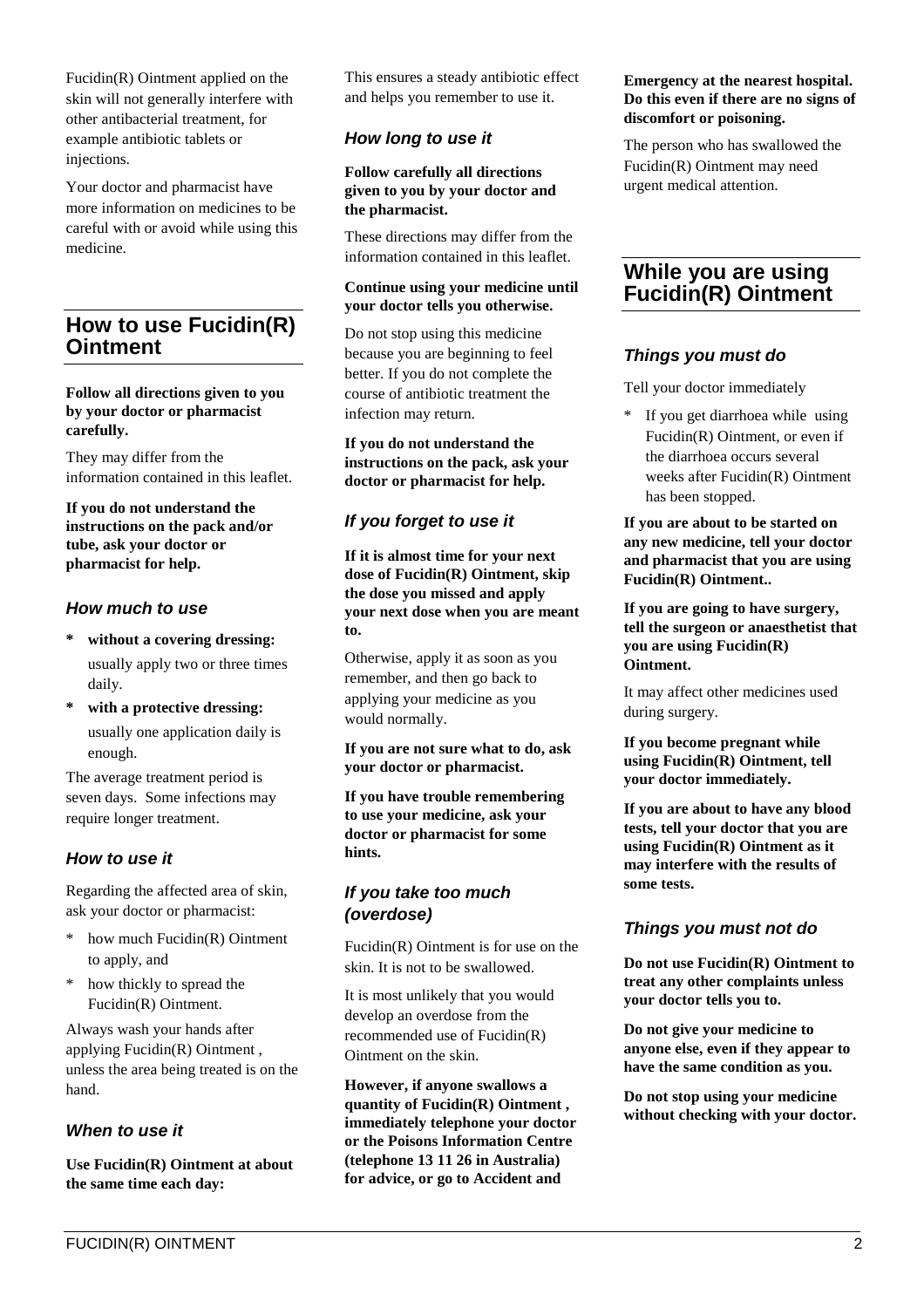#### *Things to be careful of*

Be careful not to get Fucidin(R) Ointment in your eye, especially when you are treating your face or hands.

**Fucidin(R) Ointment is not expected to cause you any problems with driving or operating machinery. However, as with many other medicines, Fucidin(R) Ointment may cause dizziness, tiredness or drowsiness in some people. If you have any of these symptoms, do not drive, operate machinery or do anything else that could be dangerous.**

# **Side effects**

Similarly to all medicines, Fucidin(R) Ointment can cause some side effects. Side effects not listed in this leaflet may occur in some patients.

**Tell your doctor or pharmacist if you have any unpleasant effects while you are using Fucidin(R) Ointment even if you do not think the effect is connected with the medicine or is not listed in this leaflet.**

**Do not be alarmed by the following lists of side effects. You may not experience any of them. Ask your doctor or pharmacist to answer any questions you may have.**

**Tell your doctor or pharmacist if you notice any of the following and they worry you.**

At the site of treatment:

- \* Mild irritation
- \* Pain in leg ulcers
- \* Hypersensitivity (allergy) to sodium fusidate or fusidic acid or the ingredients of the ointment.

**Fucidin(R) Ointment rarely causes allergy.**

**Contact your doctor immediately if you develop itching, with swelling or skin rash or difficulty breathing while using Fucidin(R) Ointment.**

The side effects above include serious conditions that require medical attention. Serious side effects are rare.

**Tell your doctor if you notice anything that is making you feel unwell.**

**Other side effects not listed above may also occur in some people.**

# **After using Fucidin(R) Ointment**

Keep the Fucidin(R) Ointment tube in the pack until required.

#### *Storage*

Store Fucidin(R) Ointment in a cool dry place where the temperature stays below 25 degrees C.

**Do not store this medicine or any other medicine in the bathroom or near a sink. Do not leave it on a window sill or in the car.**

Heat and dampness can destroy some medicines.

#### **Keep Fucidin(R) Ointment where children cannot reach it.**

A locked cupboard at least one-and-a-half metres above the ground is a good place to store medicines.

Do not use Fucidin(R) Ointment after the expiry date printed on the pack.

#### *Disposal*

**If your doctor tells you to stop taking this medicine or the expiry date has passed, ask your pharmacist what to do with any medicine that is left over.**

# **Product description**

#### *What it looks like*

Fucidin(R) Ointment is opaque white, and of firm consistency.

#### *Ingredients*

Fucidin(R) Ointment contains as the active ingredient 2% w/w (20mg/g) of sodium fusidate . It also contains:

- \* Cetyl alcohol
- \* Lanolin anhydrous (wool fat)
- White soft paraffin
- \* Liquid paraffin.

This medicine does not contain lactose, sucrose, gluten, tartrazine or any other azo dyes.

The Australian Registration Number is AUST R 12990.

This is not all the information available on Fucidin(R) Ointment. If you have any more questions or are unsure about anything, ask your doctor or pharmacist.

#### *Supplier*

Fucidin(R) Ointment is supplied in Australia by:

CSL Limited ABN 99 051 588 348 45 Poplar Rd Parkville 3052 VIC AUSTRALIA

And in New Zealand by: CSL (New Zealand) Limited 666 Great South Road Central Park Auckland NEW ZEALAND Telephone: 09 579 8105

And manufactured by: Leo Pharmaceutical Products Ltd Industriparken 55 DK-2750 Ballerup Denmark